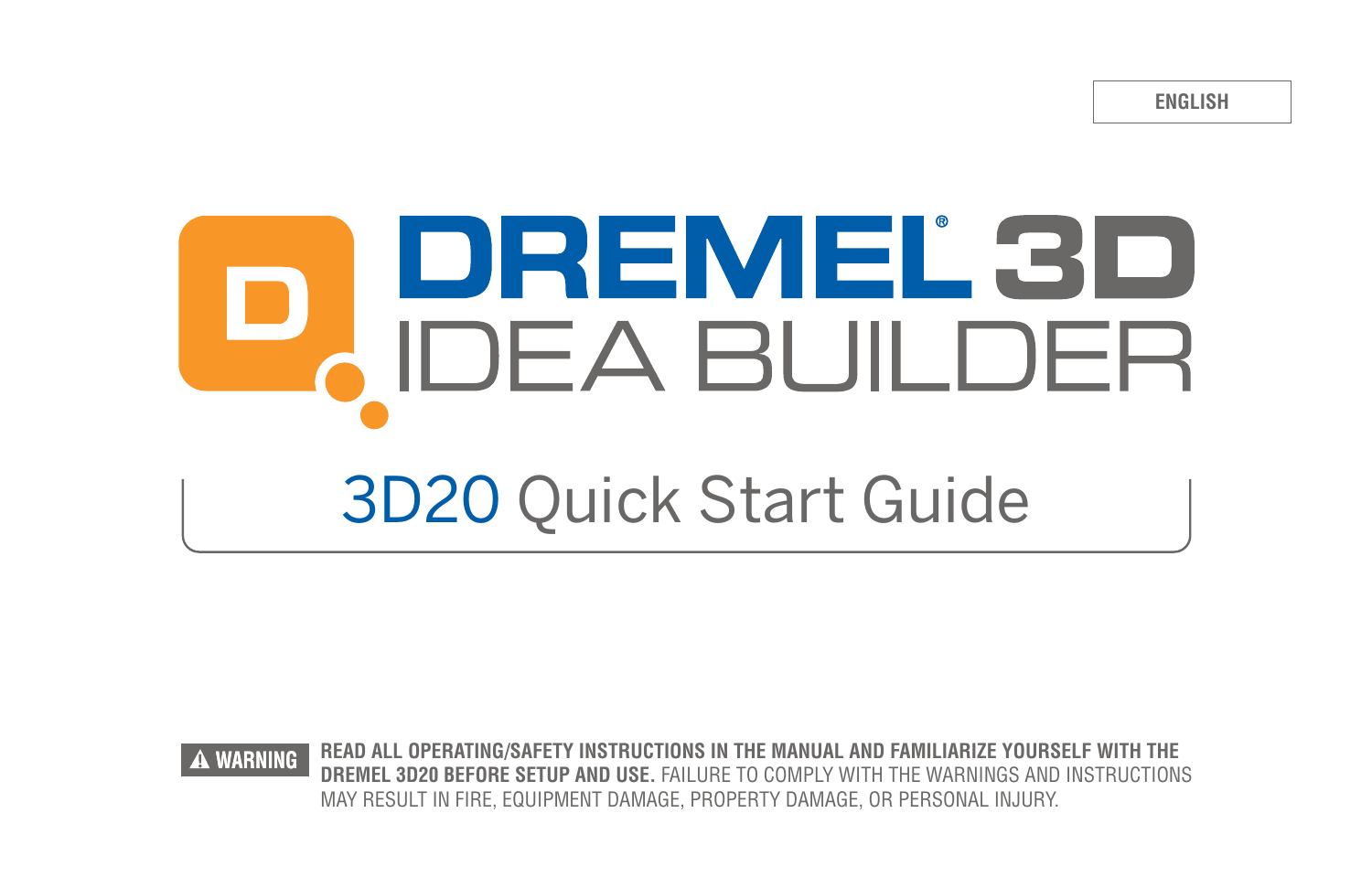

## Unboxing **2 Kit Contents**











Dremel 3D20 Instruction Manual Quick Start Guide 1 Filament Spool







Firmly lift the build platform to the top position









Spool Lock Power Cable USB Cable SD Card

**DREMEL** 





**TIP:** Save your Dremel 3D20 packaging for future transportation and storage.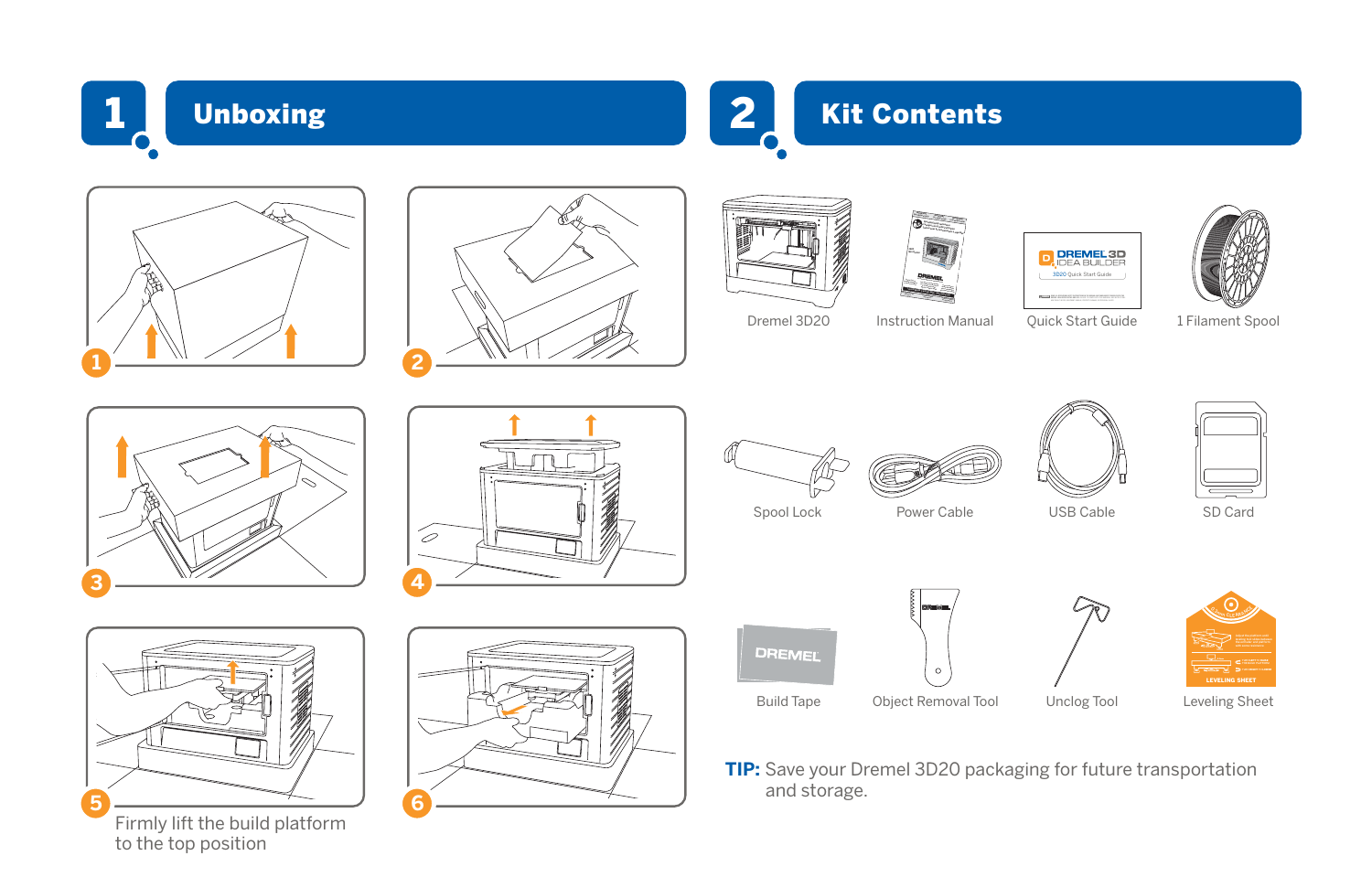

# 3 Getting to Know Your Dremel 3D20



- 1. Lid
- 2. Door
- 3. Touch Screen
- 4. Build Platform
- 5. Build Platform Clips
- 6. Filament Spool
- 7. Filament Spool Holder/Lock
- 8. Extruder Tip
- 9. Extruder Fan
- 10. Extruder
- 11. Extruder Intake
- 12. X-Axis Guide Rails
- 13. Stepper Motor (1 of 3)
- 14. Z-Axis Guide Rail
- 15. Filament Guide Tube
- 16. Y-Axis Guide Rails
- 17. SD Card Input
- 18. USB Input
- 19. Power Switch
- 20. Power Input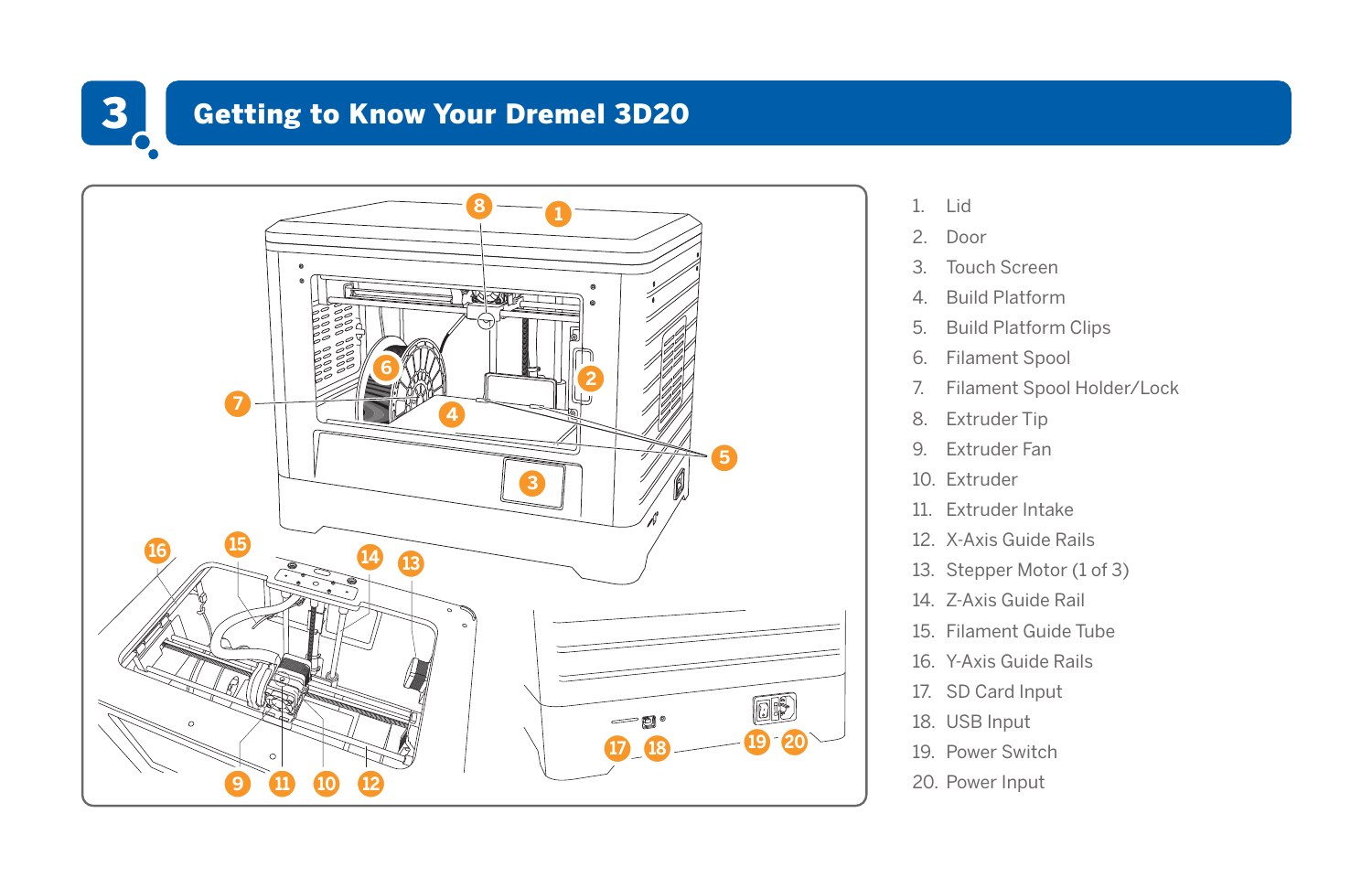

### 4 Getting Ready to Build

**WARNING OBSERVE ALL PROVIDED WARNINGS AND SAFETY INSTRUCTIONS WHEN USING THE DREMEL 3D20.**  FAILURE TO DO SO MAY RESULT IN FIRE, EQUIPMENT DAMAGE, PROPERTY DAMAGE OR PERSONAL INJURY.

#### **FILAMENT INSTALLATION**

- 1. Ensure the power switch is in the off position, remove the lid and remove the build platform.
- 2. Place filament spool onto spool holder with spool being fed from the bottom towards the back of the Dremel 3D20. Insert spool lock into spool holder and rotate 90 degrees to lock in place.
- 3. Thread filament through filament guide tube.
- 4. Insert the filament coming from the filament guide tube into the extruder intake (top).
- 5. Adhere build tape over the build platform.
- 6. Install platform using 3 clips. Place the table under the two back clips then snap it in with the front clip.
- 7. Plug power cord into outlet and turn on power switch.
- 8. Tap "Tools" on your Dremel 3D20's touch screen, then tap "Filament", then tap "Load Filament" and wait for the extruder to heat.
- 9. Once heated, filament will be drawn through the extruder. Allow filament to exit the extruder for 10 seconds before tapping the return arrow to complete.











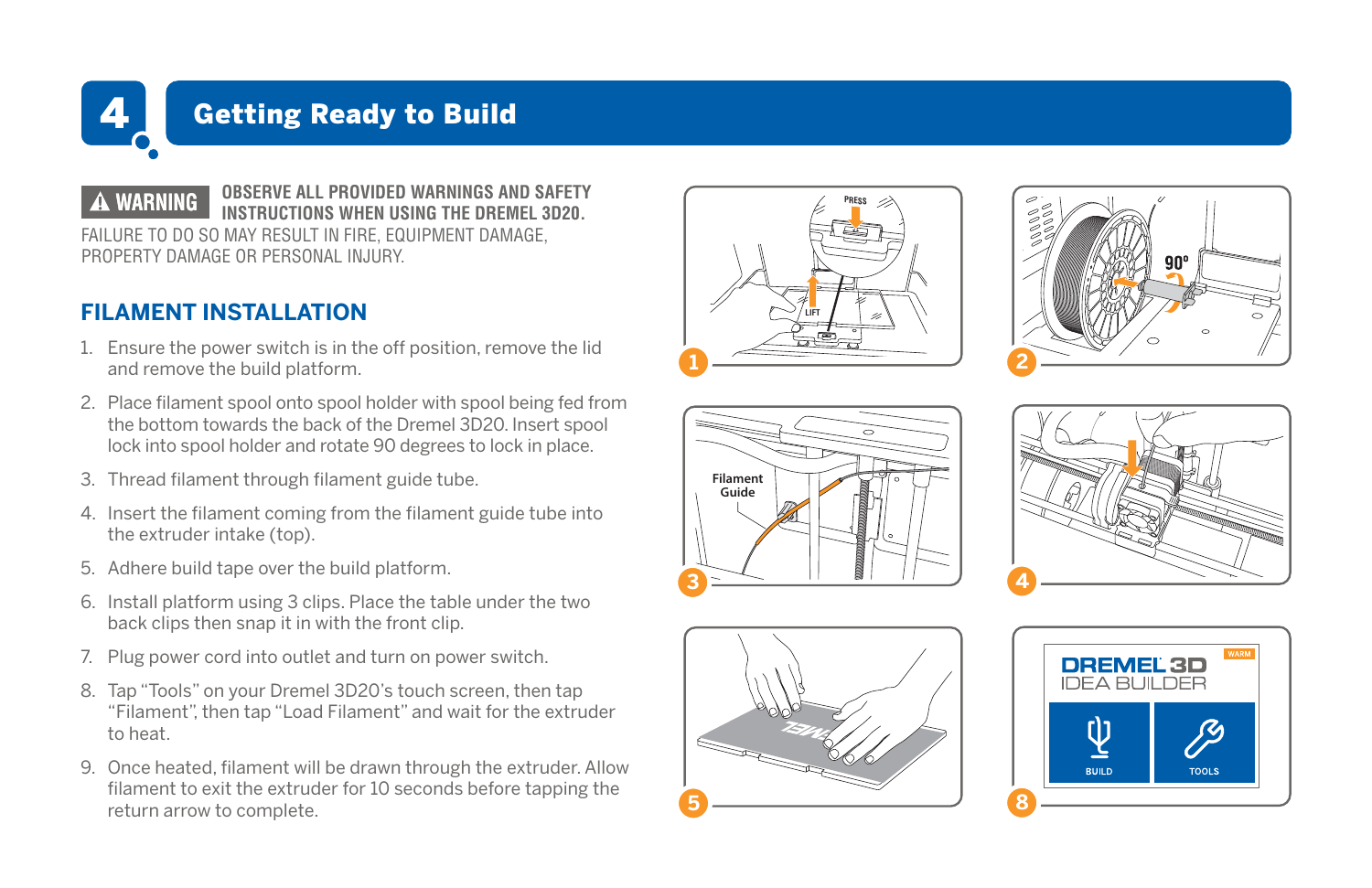#### **5** Getting Ready to Build (continued...)

#### **LEVELING BUILD PLATFORM**

- 1. Tap "Tools" on your Dremel 3D20's touch screen and tap "Level".
- 2. First level the front left of the build platform.
- 3. Place the leveling sheet between the extruder and build platform.

 a) If the leveling sheet cannot slide between the extruder and build platform, turn the knob counterclockwise until you can slide the leveling sheet between the extruder and build platform with some resistance.

 b) If the leveling sheet can slide between the extruder and build platform too easily, turn the knob clockwise until you can slide the leveling sheet between the extruder and build platform with some resistance.

- 4. Tap "Next" to move the build platform toward the right knob and repeat step above.
- 5 Tap "Next" to move the build platform toward the rear knob and repeat step above.
- 6. Tap "Finish" to complete the leveling process.









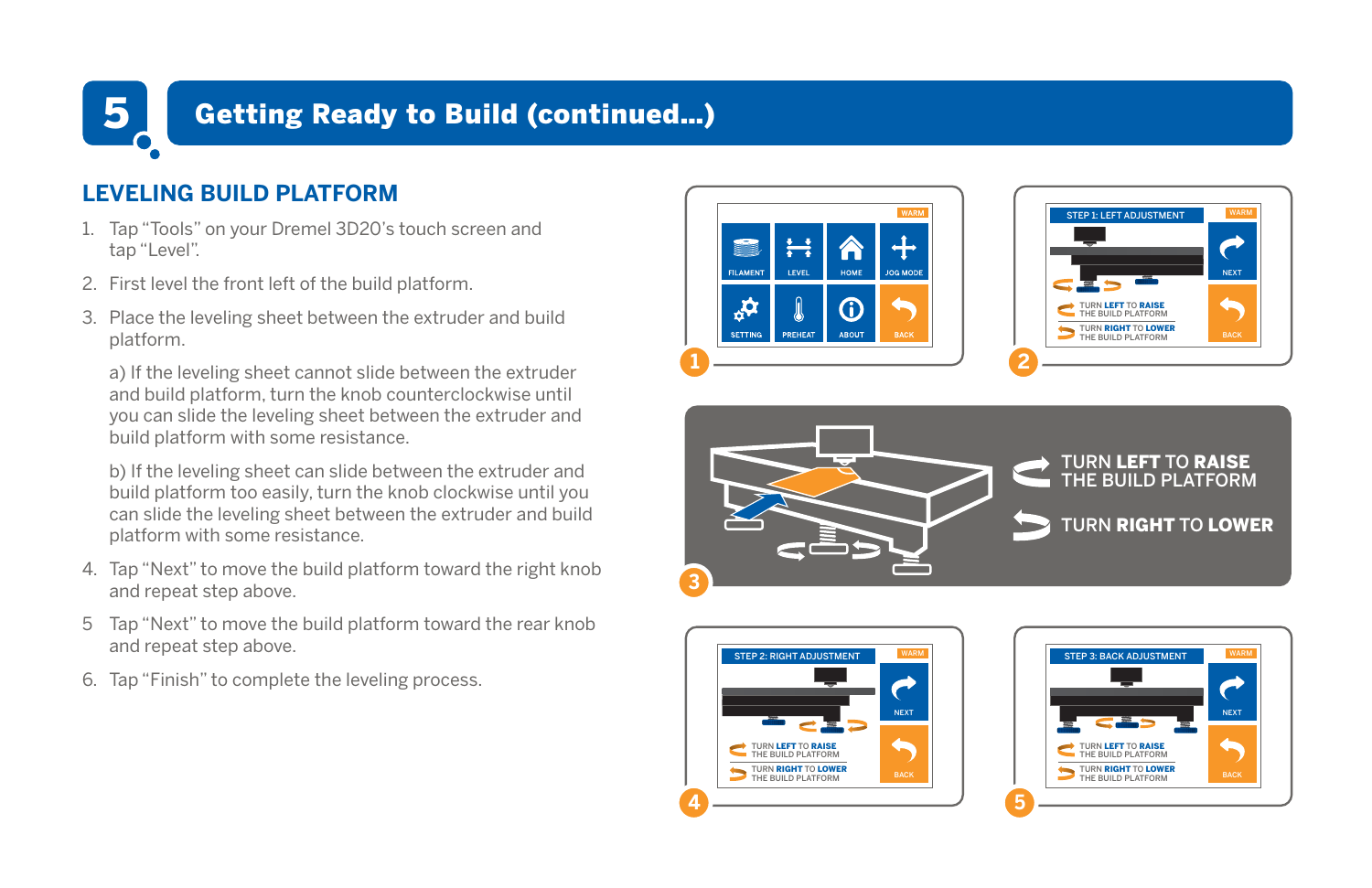

#### **BUILDING OUT OF THE BOX**

- 1. On the main screen, tap the "Build" option. Then tap the machine icon to select from pre-installed models.
- 2. Tap on the model file you would like to build and tap "Build".
- 3. Your Dremel 3D20 will align the extruder with the build platform and will begin heating the extruder.
- 4. Once the build temperature is reached, your model will begin to build.
- 5. Touch screen will display "Object Finished". Tap the check box to confirm. Wait until the touch screen indicates that the extruder temperature is "COOL".

#### **REMOVING YOUR OBJECT FROM THE BUILD PLATFORM**

- 6. Wait for the extruder to cool before removing your object.
- 7. With the object still attached, remove build platform from the build area.
- 8. Use your hand to peel your object from the build platform. If needed, gently use the object removal tool to remove object from build platform.







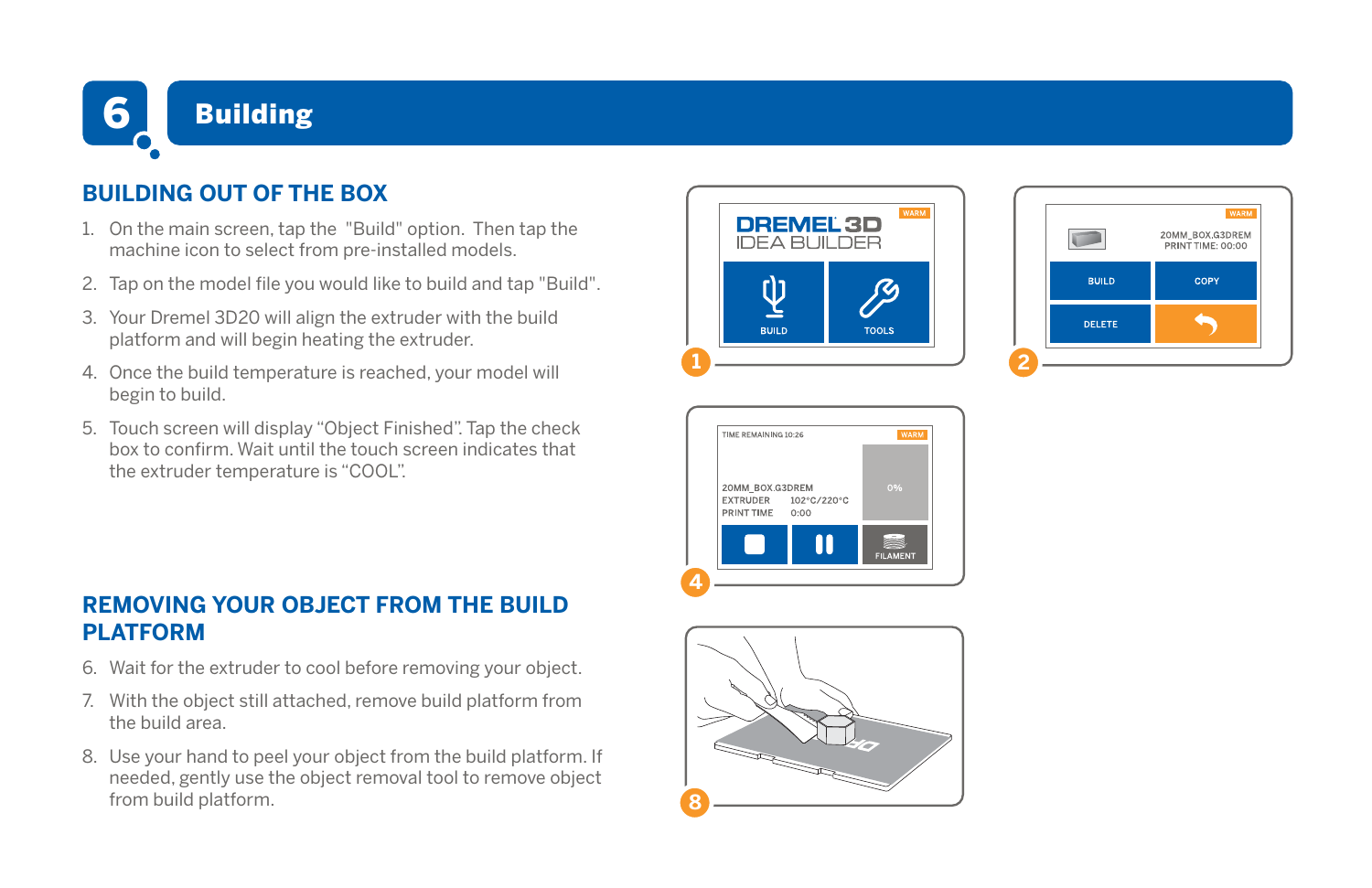

#### 7 Best Practices & Resources

#### **BEST PRACTICES**

- 1. ALWAYS USE BUILD TAPE.
- 2. Ensure your platform is level (before you begin building your object).
- 3. Ensure spool is installed properly and can rotate freely.
- 4. When loading filament, allow Dremel 3D20 to extrude until material is consistent with the installed filament color.
- 5. It is important to stay near your Dremel 3D20 during operation and watch the Dremel 3D20 begin building objects. (If a situation occurs, select the STOP icon right away, to stop any further building).
- 6. Remove the build platform before removing the object.
- 7. Use object removal tool gently to avoid damaging the build platform or object.

#### **OPERATING ENVIRONMENT**

Room Temperature: 16-29° C (60 - 85° F)

Level workspace

Dry workspace environment



WALL

#### **3D20 RESOURCES**

| Quick Start Guide        | In box and www.dremel3d.com                                                         |
|--------------------------|-------------------------------------------------------------------------------------|
| 3D20 Website             | www.dremel3d.com                                                                    |
| 3D20 Customer<br>Support | 1-844-4DRML3D<br>$(1 - 844 - 437 - 6533)$<br>www.dremel3d.com                       |
| Dremel 3D20<br>Software  | Installed from www.dremel3d.com<br>or from SD card provided with the<br>Dremel 3D20 |